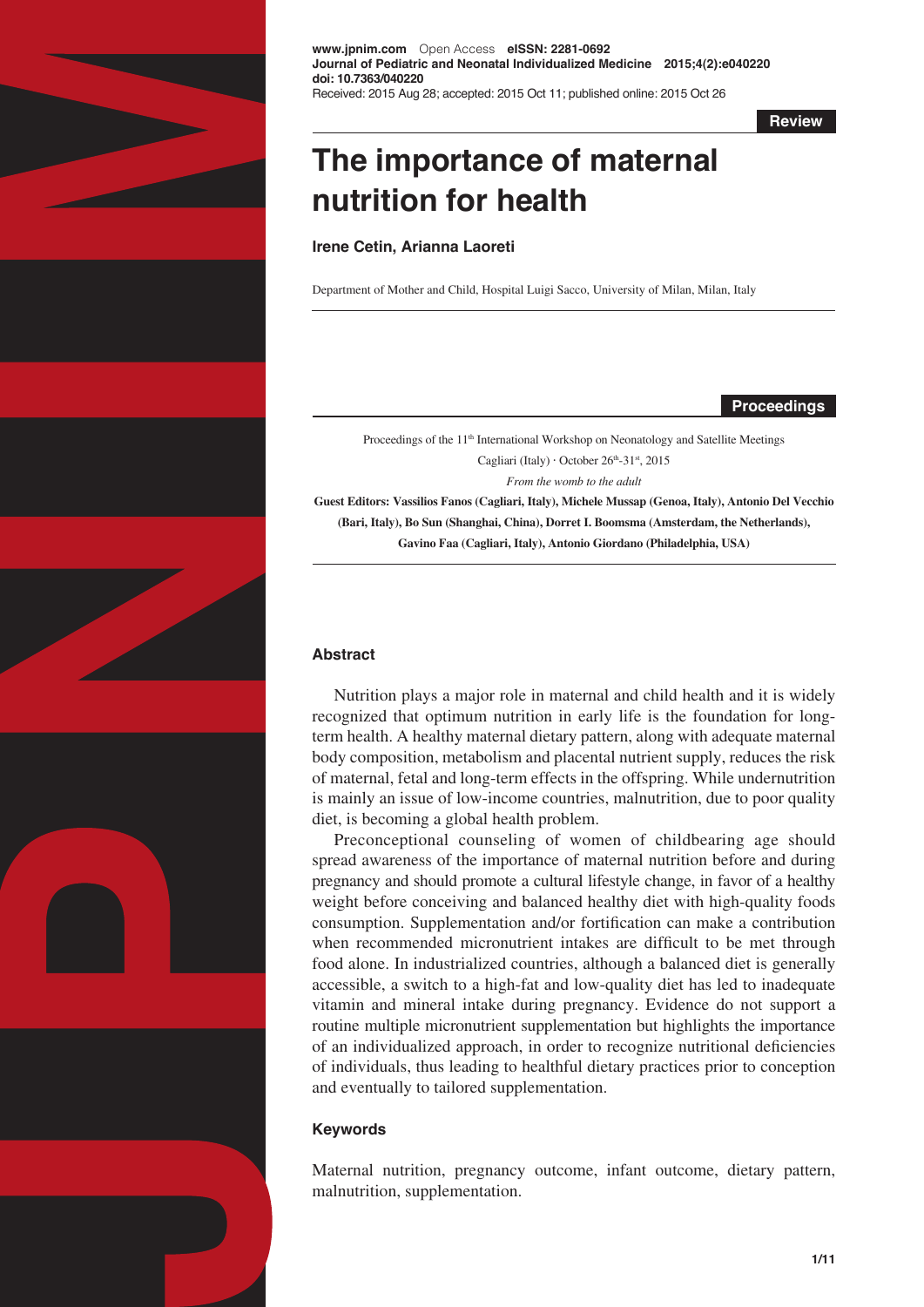## **Corresponding author**

Irene Cetin, Department of Mother and Child, Hospital Luigi Sacco, University of Milano, Italy; email: irene.cetin@unimi.it.

#### **How to cite**

Cetin I, Laoreti A. The importance of maternal nutrition for health. J Pediatr Neonat Individual Med. 2015;4(2):e040220. doi: 10.7363/040220.

## **Introduction**

Pregnancy represents a unique *époque* in life with considerable potential to influence not only maternal health but also the health of the next generation. Nutrition plays a major role in maternal and child health and dietary interventions in pregnancy can influence maternal, fetal and infant health.

Poor maternal nutritional status, along with maternal body composition, metabolism and placental nutrient supply, are the main factors that can negatively or positively influence fetal development and have been strictly related to adverse pregnancy outcome and expression of fetal genetic potential.

Nevertheless, the association between maternal nutrition and birth outcome is quite complex and influenced by different biologic, socioeconomic, and demographic factors, which vary widely in different populations. Understanding the relationship between maternal nutrition, pregnancy and birth outcomes may provide a basis for developing nutritional interventions that will improve birth outcomes and long-life health of the newborn, improving the quality of life and reducing mortality, morbidity, and health-care costs.

# **Maternal dietary pattern and pregnancy and infant outcomes**

Macro- and micronutrients are direct regulators of DNA stability and phenotypic adaptation, by influencing the availability of methyl donors and mechanisms promoting DNA stability; thereby they serve as substrates, transcription factors and modifiers of gene expression, influencing complex biological pathways involved in embryogenesis, as well as fetal growth and development [1].

A number of studies have investigated the relationship between diet and unfavorable obstetric outcomes. This relationship can be examined at the level of nutrients, foods, or dietary patterns. It is immediately apparent that identifying the potential influence of single substances is difficult. Nutrients from natural food sources are generally consumed in meals and not as isolated components, so that the usual diet contains thousands of nutrients, while the same substance is present in different foods and foods are not consumed independently of each other. Therefore, the use of dietary patterns, a measure of overall dietary behavior, has become widespread in nutrition research in recent years as an alternative approach to studying individual components of the diet. Dietary patterns research examines the influence of foods eaten in combination and allows for interactions between nutrients, giving a broader and more balanced description of data, and overcoming the methodological limitations related to the study of single nutrients or foods [2, 3].

Dietary patterns are population specific, since they are influenced by sociocultural factors and food availability. They can be characterized on the basis of *a priori* knowledge (hypothesis oriented approach) or by the use of data driven techniques (empirically derived dietary patterns), such as principal component factor analysis (PCA) derived from food frequency questionnaires (FFQs) [4]. To date, dietary patterns have been associated with biomarker concentrations and related to complex diseases, such as cardiovascular disease [5]. Dietary scores in pregnant women have been constructed in a variety of populations, including British [6], Spanish [7], Norwegian [8], and Japanese [9] populations.

Several findings on the association between different maternal dietary patterns and pregnancy and infant outcomes have been recently described from large prospective pregnancy and birth cohorts population studies, such as the Danish National Birth Cohort (DNBC) and the Norwegian Mother and Child Cohort Study (MoBa) [10, 11]. During 1996-2002, 101,042 pregnancies were recruited for the DNBC, and during 1999-2008, 108,000 pregnancies were recruited for the MoBa [10]. Assessing nutritional exposures in pregnancy was a main priority in both cohorts, with approximately 70,183 (74.2% of those who received a food frequency questionnaire [FFQ]) and 87,000 (90.4%) of the pregnant women having completed a FFQ in DNBC and MoBa, respectively. The two cohorts comprise, to date, the largest prospective databases worldwide, holding extensive information on prenatal and early life exposures, in particular maternal diet, and pregnancy outcome and diseases in the offspring. **Fig. 1** summarizes the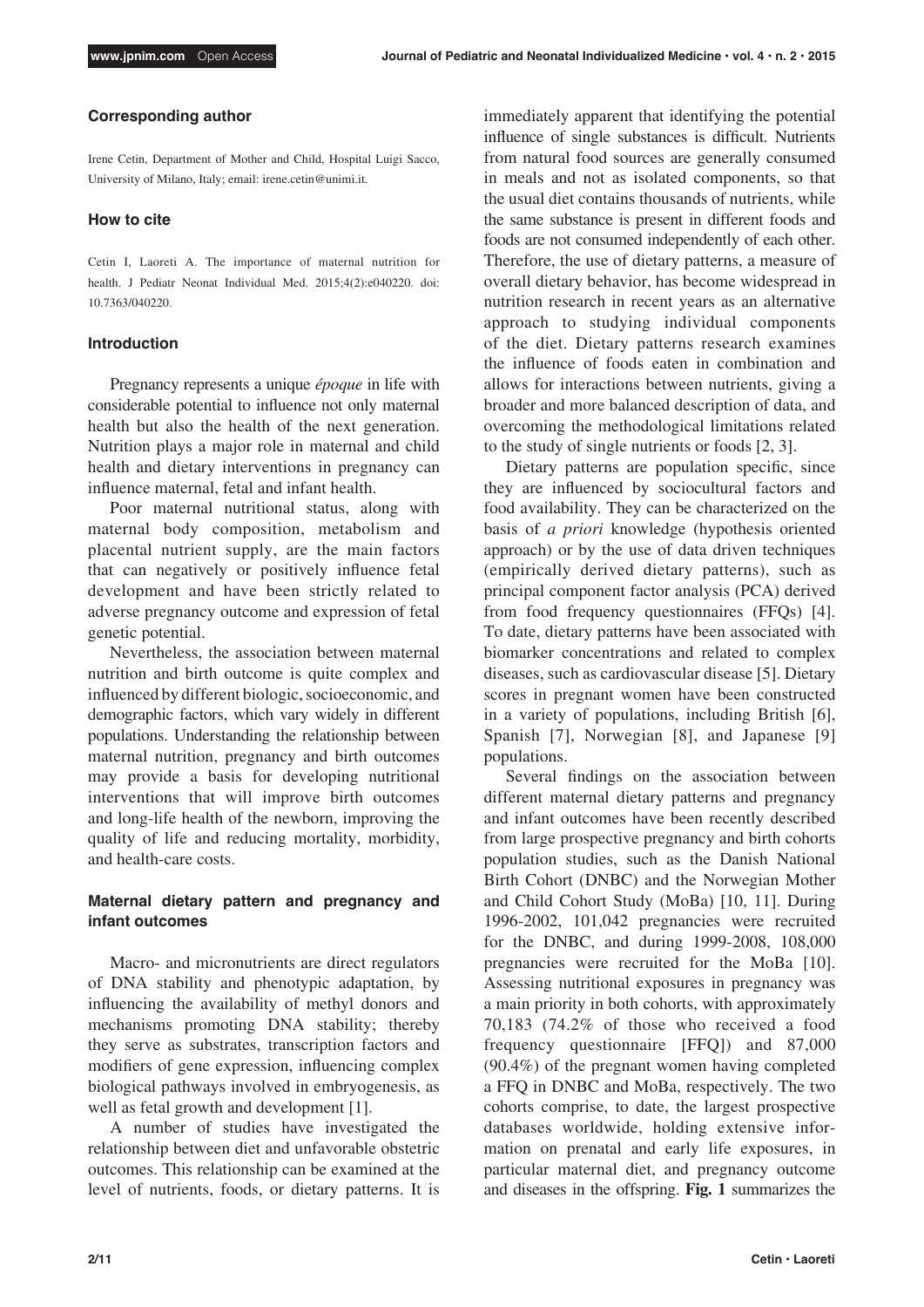

**Figure 1.** Maternal diet and pregnancy and infant outcome.

1Torjusen et al. 2014 [13], <del>'</del>Brantsaeter et al., 2011 [91]; <sup>s</sup>Hillesund et al., 2014 [14]; <del>'</del>Brantsæter et al., 2012 [92]; <sup>s</sup>Englund-Ogge et al., 2014 [15]; <sup>e</sup>Brantsæter et al., 2009 [12]; <sup>7</sup>Vujkovic et al., 2009 [22]; <sup>s</sup>Thompson et al., 2010 [21]; <sup>s</sup>Rasmussen et al., 2014 [16]; <sup>10</sup>Chatzi et al., 2013 [24]; 11Papadopoulou et al., 2013 [93]; 12Vejrup et al., 2014 [94].

main results for the investigated dietary patterns of cohorts' population studies.

Data derived from the MoBa cohort demonstrated that women with high scores on a pattern characterized by high intake of vegetables, plant foods, and vegetable oils were at decreased risk of preeclampsia, whereas a dietary pattern characterized by high consumption of processed meat, sweet drinks, and salty snacks increased the risk [12].

At the same time, another recent publication from the MoBa presented evidence that pregnant women who often eat organic vegetables have a lower risk of preeclampsia than women who rarely or never do (crude  $OR = 0.76$ , 95% CI 0.61 to 0.96; adjusted OR = 0.79, 95% CI 0.62 to 0.99), even after adjusting for overall dietary quality [13]. Possible explanations for an association between preeclampsia and use of organic vegetables could be that organic vegetables may change the exposure to pesticides, secondary plant metabolites and may influence the composition of the gut microbiota.

Similarly, a great adherence to the New Nordic Diet, based on consumption of Nordic fruits, root vegetables, cabbages, potatoes, oatmeal porridge, whole grains, wild fish, game, berries, milk and water, was associated with a lower risk of developing preeclampsia and spontaneous preterm delivery among nulliparous women [14].

Moreover, it has been recently demonstrated that pregnant women from the same cohort, with high scores on the "prudent" dietary pattern (based on raw and cooked vegetables, salad, onion, garlic, fruit and berries, nuts, vegetable oils, water as beverage, whole grain cereals, poultry, and fiber rich bread) have a reduced risk of preterm delivery (0.88, 95% CI 0.80 to 0.97) [15].

Similarly, a recent study from the DNBC reported that Western-type diet, high in meat and fats and low in fruits and vegetables, is associated with increased odds of induced preterm birth [16].

Many studies have also specifically evaluated the importance of fish consumption for the prevention of preterm delivery and for other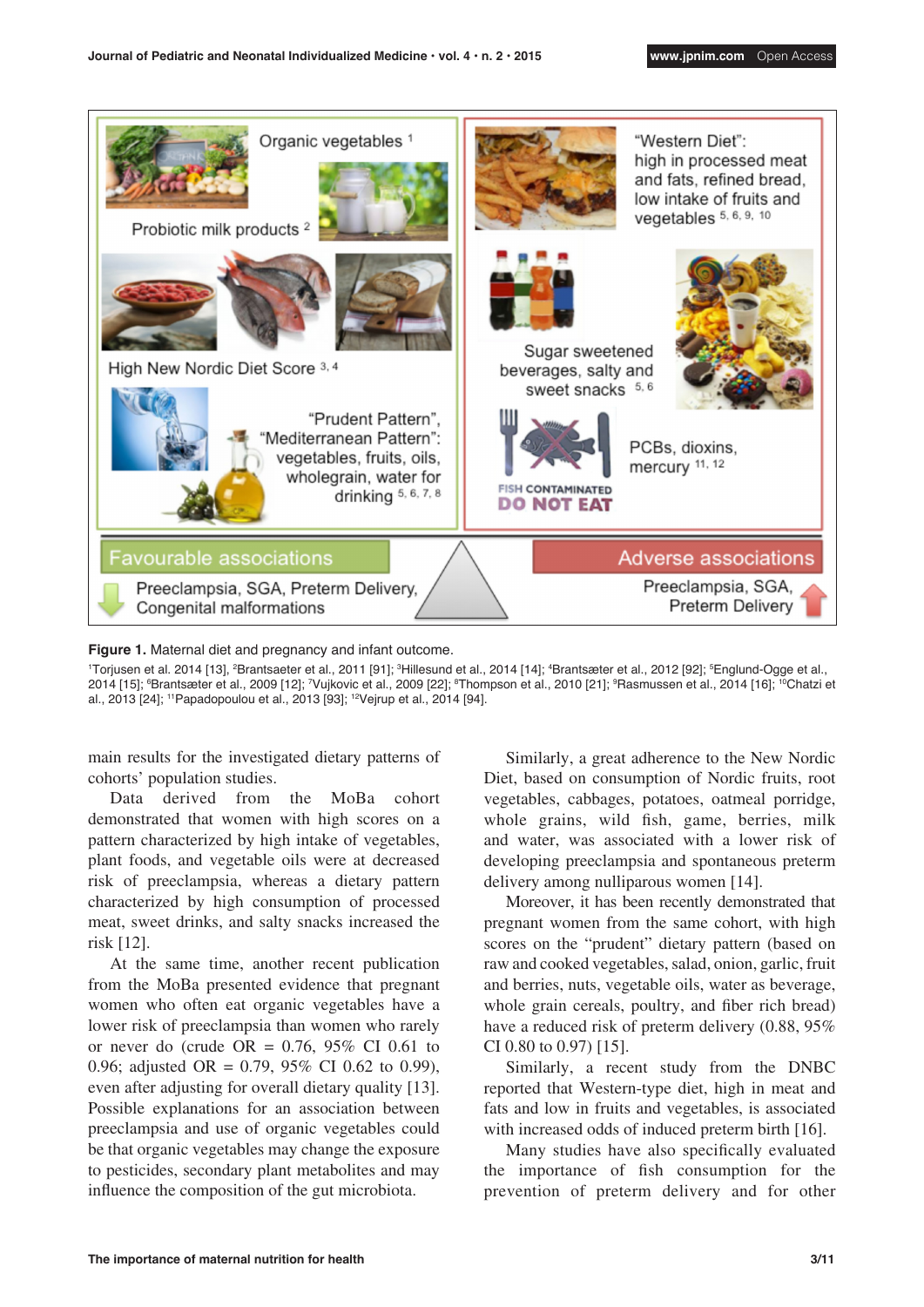pregnancy outcomes [17]. Fish is of particular importance for the content in long-chain  $\omega$ -3 fatty acids like DHA. However, due to potential presence of contaminants such as mercury and dioxins, the advice is to eat fish on average 2 times per week avoiding fish with higher contaminant levels such as tuna and sword fish [18].

As regards to fetal and neonatal outcome, several studies found an association with different maternal dietary patterns. A study by Wolff conducted in Mexican American pregnant women found that an eating pattern characterized by fats, oils, breads, cereals, high fat meats, sugar, etc. was associated with decreased birthweight [19]. In line with these results, a study by Okubo conducted in the Japanese population and a study by Thompson conducted in New Zeland confirmed that adherence to a "traditional" diet, poor in confectioneries, soft drinks and junk food, decreased the risk of having a small for gestational age (SGA) infant [20, 21]. Moreover, a predominantly "Mediterranean" dietary pattern characterized by joint intakes of fruit, vegetables, vegetable oil, alcohol, fish, legumes and cereals and low intakes of potatoes and sweets has been associated with a decreased risk of spina bifida in the offspring. In this study, the Mediterranean dietary pattern was correlated with higher levels of serum folate, serum vitamin B12 and lower plasma homocysteine [22]. In addition, a healthy maternal dietary pattern has been recently associated to positive long-term effects, such as increased child bone mass [23], reduced child asthma [24] and pediatric tumors [25].

It is therefore well recognized that unhealthy maternal diet significantly contributes to impaired pregnancy and offspring outcomes. It is likely that dietary patterns with better micronutrient intakes (green leafy vegetables, fruits, whole-grain breads/ cereals, oily fish, eggs) positively influence placental development, thus decreasing the risk of developing pathologies related to abnormal placentation, such as preeclampsia and to an abnormal maternalplacental interface, like premature delivery [1].

Unfortunately, most women do not get enough micronutrients in their diet during reproductive age, as well as during pregnancy, representing an important topic of public health not only in developing countries but also in industrialized countries where dietary patterns, typified by snacking, breakfast skipping, fast foods, soft drinks and convenience foods, are nutritionally unbalanced and fail to meet recommended daily allowance for micronutrients [26-28]. This situation

is further exacerbated by the reduction of minerals, vitamins, and protein in fruits and vegetables due to environmental/dilution effects [29].

# **Maternal anthropometrics and nutritional status**

# *Body mass index and gestational weight gain*

Maternal body mass index (BMI) and gestational weight gain (GWG) represent the major determinants of maternal adaptation to incremental energy needs during pregnancy. Several findings support the evidence that anthropometric indicators of nutritional status, like maternal pre-pregnancy BMI and GWG, are critical predictors of maternal and fetal short- and long-term outcomes [30]. Optimizing pre-pregnancy BMI together with appropriate counseling during pregnancy to obtain adequate GWG, should be considered a priority by health care systems and providers, in order to reduce pregnancy and infant associated adverse outcomes [31, 32].

Data from the World Health Organization (WHO) Collaborative Study on Maternal Anthropometry and Pregnancy Outcomes on 110,000 births from 20 different countries were used to define anthropometric indicators which are most predictive of fetal outcome (birthweight and preterm birth) and maternal outcome (preeclampsia, post partum hemorrhage and assisted delivery) [33]. Birthweights between 3,100 and 3,600 g (mean 3,300) g were associated with a lower risk of fetal and maternal complications. The range of GWG associated with birthweight  $> 3,000$  g was 10-14 (mean 12) kg.

Because of the interaction between prepregnancy BMI and GWG on pregnancy and fetal outcome, the Institute of Medicine (IOM) recommended different ranges of GWG for women with low, normal and high BMI [34]. Both high and low GWG have been associated with adverse pregnancy and fetal outcomes, even in women with a normal pre-pregnancy BMI. Evidence supports association between excessive GWG and increased birthweight, caesarean delivery rate and postpartum weight retention (with subsequent obesity and long-term comorbidity associated) [34]. On the other hand, many epidemiologic studies are consistent in showing a linear, direct relationship between lower GWG and decreased birthweight [35]. Relative risks for GWG and small for gestational age (SGA) appear to be higher among women with lower pre-pregnancy BMI.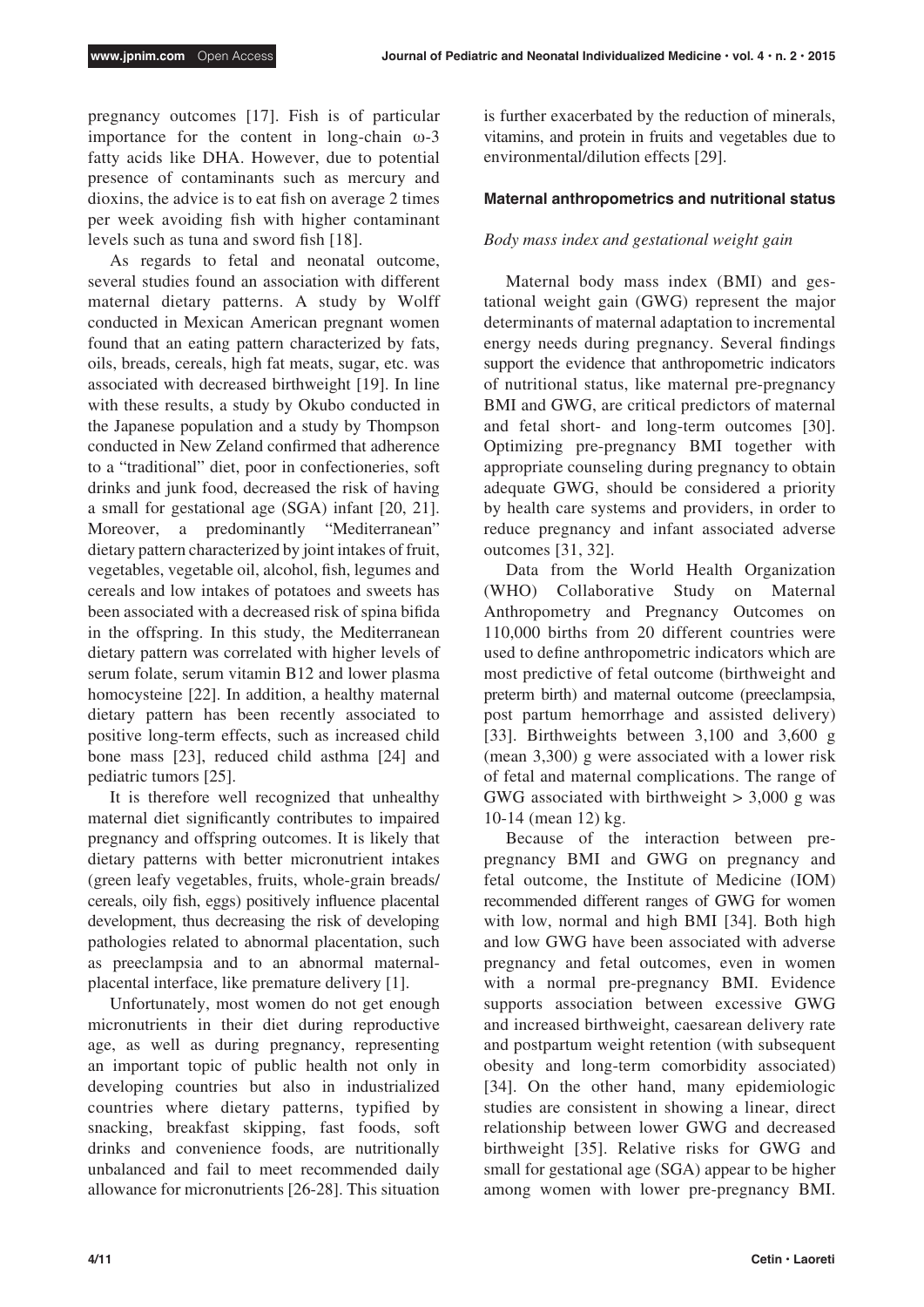Moreover, low GWG is moderately associated with failure to initiate breastfeeding [31, 34].

A recent study analyzed the effect of maternal anthropometrics on neonatal lean and fat mass, as well as possible sex-specific differences [36]. In male infants, but not in female, maternal height, body mass index and weight gain were significant predictors of both lean and fat mass, suggesting that the body composition and inflammatory environment of the mother modulate the metabolic fitness of neonates, as predicted by fat and lean mass. The only measured maternal factors that predicted female body composition were markers of inflammation (plasma C-reactive protein and interleukin-6). Maternal weight gain and pre-pregnancy anthropometrics were equally predictive of male fetal growth when placental weight and gestational age were accounted for [36]. This finding contradicts the idea that prepregnancy nutrition is of greater importance than weight gain during pregnancy [37, 38]. Authors commented that both long- and short-term nutritional indicators are key influences on fetal fat, lean mass growth, and adiposity in a sexspecific manner.

# *Maternal malnutrition*

Maternal malnutrition can result, primarily, from a diet that does not allow an adequate caloric intake, resulting in undernutrition or overnutrion and secondary, but not least important, it may also follow from a diet based on poor quality nutrients with reduced amounts of micronutrients. Each of these conditions may have profound impact on pregnancy and infant outcomes [39].

#### **Maternal undernutrition**

Several animal studies examined the effects of restricting total caloric intake or reducing dietary protein content on feto-placental development. Maternal undernutrition may potentially alter fetal growth trajectory by modifying placental weight, surface and nutrient transfer capacity, depending on the severity of the nutritional challenge and on the time of deprivation, as documented by the Dutch famine during the Second World War. Undernutrition during mid or late gestation reduced placental length and area and was associated with smaller babies due to a reduced placental efficiency. Babies in early gestation during the famine, or conceived after the famine end, had higher birthweights suggesting increased placental efficiency due to compensatory mechanisms (increased placental mass, surface and transport) [40-42]. Moreover, exposure to undernutrition during any stage of gestation was associated with higher risk of later glucose intolerance. Interestingly, exposure only during early gestation increased risk of obesity, coronary heart disease, schizophrenia and depression [40], suggesting that early gestation is a pregnancy vulnerable period but also that preand peri-conceptional nutrition may have negative consequences for the offspring's health, probably based on abnormal placentation occurring early in pregnancy. A recent study in an ovine model found that maternal undernutrition throughout pregnancy may have adverse effects on developing fetal appetitive pathways, increasing orexigenic gene expression in the late gestation fetal hypothalamus, contributing to programmed hyperphagia and obesity in intrauterine growthrestricted, low birthweight offspring [43].

Furthermore, excessive exposure to endogenous glucocorticoids in utero, caused by maternal undernutrition, affects placental development and nutrient carriers expression determining intrauterine growth restriction (IUGR) [44]. In animal models, maternal undernutrition during peri-conceptional and gestational periods alters the insulin-like growth factor (IGF) system in the fetus leading to compromised fetal growth [45]. A meta-analysis by Imdad in 2012 reported that a balanced protein-energy supplementation is an effective intervention to reduce the risk of LBW and SGA births in undernourished women of developing countries [46].

In addition to these findings, pre-pregnancy underweight has been associated with increased risk of preterm birth, reported as an additional risk of 32% in a recent meta-analysis (RR 1.32, 95% CI 1.22-1.43) [30, 47, 48].

Adolescent girls who are still growing at the time of conception represent a specific vulnerable group at higher risk of undernutrition during pregnancy. Animal studies have been conducted in ovine prevented from growing during pregnancy by relative underfeeding. It has been demonstrated that limiting maternal intake gradually depletes maternal body reserves leading to a lower transplacental glucose gradient and a modest slowing of fetal growth in late pregnancy. These changes appear to be independent of alterations in placental growth *per se* [49].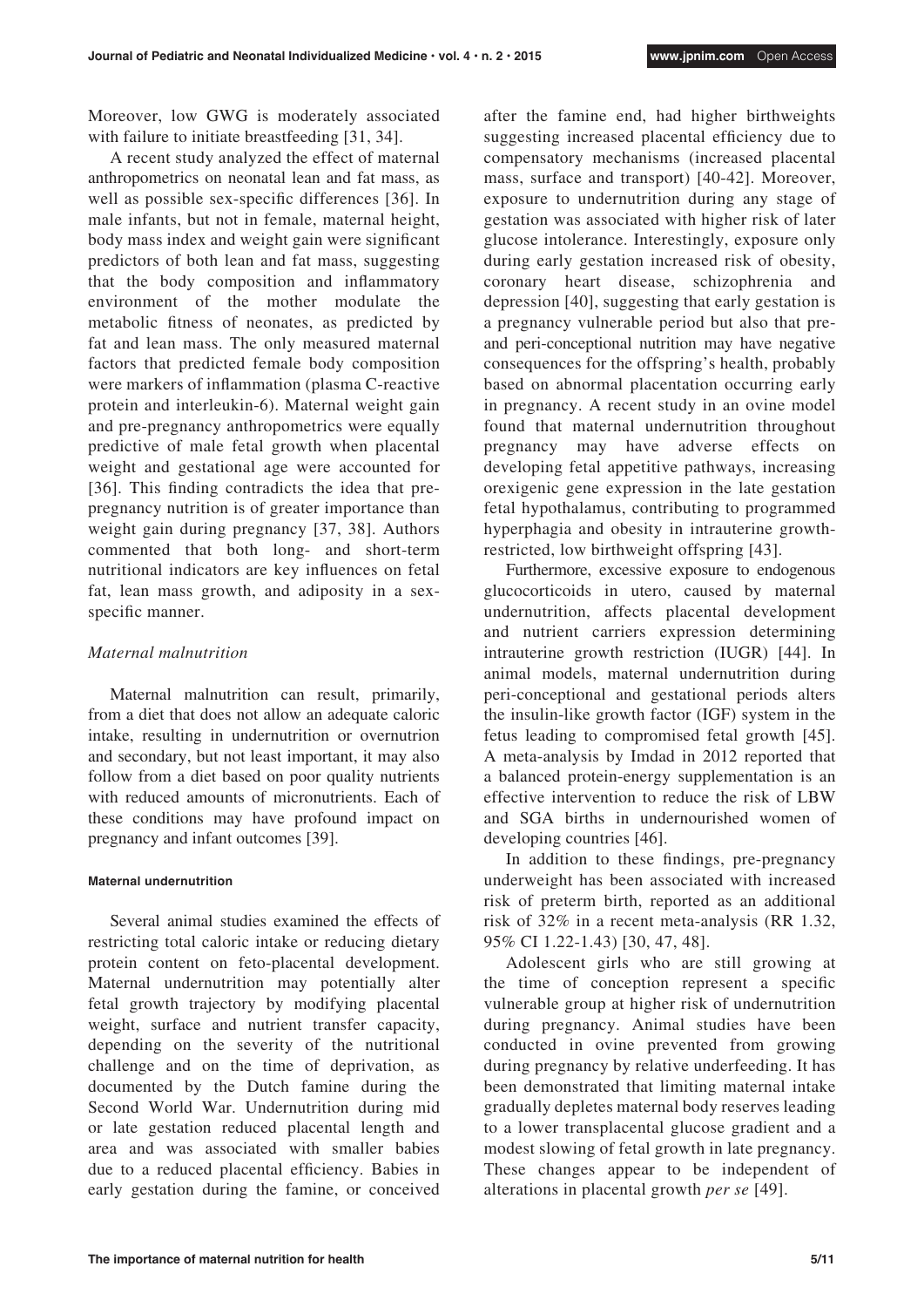#### **Maternal overnutrition: overweight and obese women**

With the "epidemic" increase of over-weight and obese women, overnutrition is emerging as a major health problem worldwide, with obesity affecting an estimated 500 million people [50, 51]. Among women of childbearing age, up to three in ten are obese [52, 53], defined as having a body mass index (BMI) greater than or equal to 30 kg/m<sup>2</sup>,  $10\%$  of whom meet the criteria for obesity class II (BMI: 35-39.9 kg/m<sup>2</sup>) or III (BMI:  $\geq$  40 kg/m<sup>2</sup>) [53].

Pre-pregnancy obesity has been associated with both short- and long-term pregnancy complications for both mothers and offspring. Pre-pregnancy obesity has been linked to increased risk of hypertensive disorders of pregnancy [54, 55], gestational diabetes mellitus [56], as well as an entire spectrum of adverse pregnancy outcomes, including increased risk of caesarean delivery [57], poor lactation practices [58], obstetric anesthesiarelated complications, prolonged gestation, maternal infectious morbidity and decreased success with trial of labor [30]. In addition, maternal obesity is a cause for stillbirths, fetal and neonatal death [59, 60], abnormal fetal growth with large for gestational age infants [61] or fetal growth restriction, preterm birth [62] and increased risk of a range of structural anomalies [63].

The placental to fetal weight ratio has been shown to be increased in obese pregnancies, suggesting that placentas of obese women are less efficient, with gender specific responses [64]. Similar changes in placental biometric parameters have been associated with increased risks of cardiovascular disease in later life [65]. More in detail, obesity induces a chronic, low-grade intrauterine inflammation with over-expression of maternal C-reactive protein determining a pathological fetal state, compromising placental function and metabolism and altering fetal growth and development [66, 67]. Interestingly, obese mothers who lose weight during pregnancy have an increased risk of SGA [68, 69]. This could be possibly explained by a number of mechanisms, such as ketosis resulting from the mobilization of white fat stores and partial oxidation of fatty acids in the liver, deficiencies of nutrients in the fetus because of increased utilization by maternal tissues, and elevations of cortisol that inhibit fetal protein synthesis.

As mentioned before, maternal obesity has also been associated with long-term health consequences for the offspring. Maternal obesity perpetuates the obesity epidemic, since children of obese women

are more likely to be obese themselves and to suffer from chronic cardiovascular diseases [70, 71] starting from young age. More in detail, maternal obesity in early pregnancy has been associated with a four- and two-fold increased risk of childhood overweight and obesity [72], respectively, likely through genetic as well as pre- and postnatal environmental factors. Childhood overweight is a strong predictor of adult obesity [73]. Of note, overweight/obese women with normal glucose tolerance levels have neonates with increased fat mass compared to lean/average weight women [74]. Breastfeeding seems to reduce the magnitude of risk of being overweight during childhood in children from obese mothers [75]. The characterization of human breast milk and formula milk metabolome and, contextually, of neonate metabolism can synergistically contribute to assess how single nutrients influence the metabolic regulation in infant and to formulate dietary intervention aimed at meeting the needs of newborn [76]. A recent study supported the hypothesis that the combination of maternal obesity in early pregnancy and high protein intake in infant formula feeding might predispose to obesity risk in later life [77]. Authors conducted metabolomics analysis on infants's stool and urine of obese women finding that formula-fed infants were metabolically different from breast-fed infants, at the level of lipid and energy metabolism (carnitines, ketone bodies, and Krebs cycle) [77].

Minimizing the overall risks associated with maternal obesity represents a public health priority. Given that weight is a modifiable risk factor, research should be directed on how healthcare interventions and public health campaigns can reduce these risks.

#### **Micronutrients deficiency: maternal poor quality nutrition**

A healthy diet must be balanced not only in terms of macronutrients content (intake of proteins, carbohydrates and fats), but also in terms of micronutrients intake (vitamins and mineral), for which we may more easily incur into deficiencies or inadequacies.

Imbalances of micronutrients before and during pregnancy can negatively influence both mother and fetus with significantly high reproductive risks, ranging from infertility to fetal structural defects, abnormal fetal development and growth and longterm diseases [26, 78, 79].

On the other side, healthy dietary patterns and micronutrients supplementation, particularly during the peri-conceptional period, are related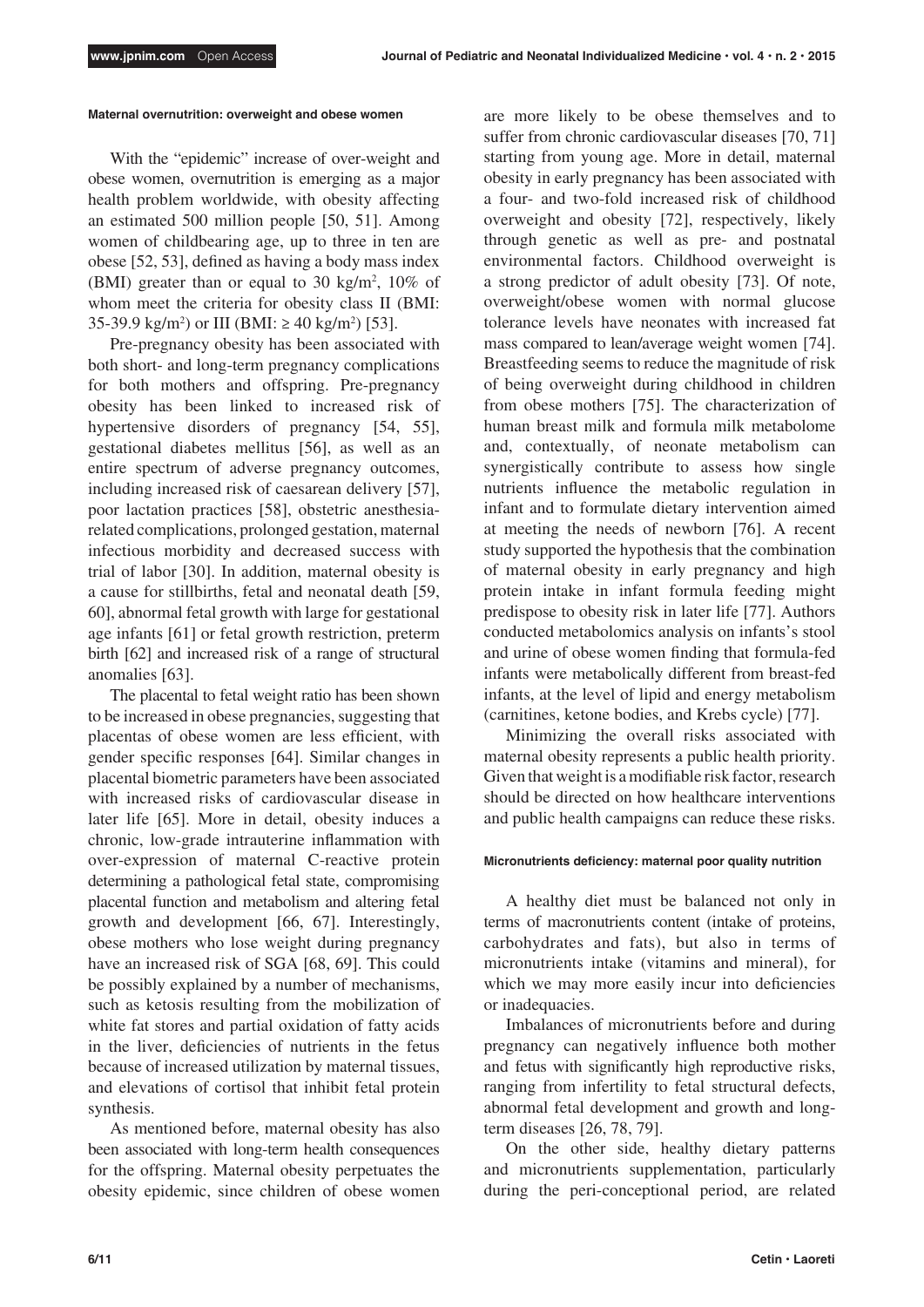to improved birth outcomes, probably through alterations in maternal and fetal metabolism due to micronutrients role/involvement in enzymes, signal transduction, transcription pathways, oxidative stress and epigenetic modifications [26]. Since different pregnancy stages represent a continuum, from the pre-conception to the post-partum period, an injury acting before conception or in early pregnancy may have long-lasting effects on the well-being of the mother and the fetus, and may further influence the health of the baby at a later age, by programming postnatal pathophysiology. Each stage of fetal development is dependent on and influenced by appropriate maternal nutrient supply; the timing of nutritional insults impacts differently on the nature of adult diseases. The period from conception to implantation is particularly important for fetal growth and development [26, 80].

Undernourished women are at particular risk of micronutrient deficiency. Nevertheless, inadequacy of micronutrients intake is also typical of obese "western" diets, poor of vegetables and fruit. Indeed, over-nourished women are often mal-nourished, with macro- and/or micronutrients imbalances potentially affecting fetal growth [81]. Recent studies demonstrate that obese women transfer less 25-hydroxyvitamin D (25-OH-D) to the fetus than normal-weight women (with cord blood 25-OH-D levels directly correlating to neonatal percentage body fat) [82] and present lower maternal serum folate concentrations which is a rate-limiting factor for placental folate transport to the fetus [83].

#### **Healthy diet and supplementation needs**

Several studies support the evidence that the frequency and severity of pregnancy complications may be reduced through an improvement in the macro- and, especially, micronutrient status of the mothers.

The optimal mode of meeting recommended micronutrient intakes is to ensure consumption of a balanced diet that is adequate in every nutrient [28, 84]. Unfortunately, this is far from being achievable everywhere, since it requires universal access to adequate food and appropriate dietary habits.

Worldwide micronutrient intakes do not fit pregnancy requirements, so that their supplementation is recommended from the beginning of pregnancy in most of the lowand middle-income countries in order to avoid deficiencies and adverse pregnancy outcomes. A recent meta-analysis of 21 randomized controlled trials on the effects of multiple supplementation on pregnancy outcome found that, in low-/middleincome countries, women who received multiple supplements had a significant reduction in the risk of SGA offspring compared with women who received iron/folate supplements alone (RR 0.87, 95% CI 0.81-0.95) [85].

However, contrary to previous thinking, micronutrient malnutrition is not uniquely a concern of low-income countries [86]. Despite the availability of economic and nutritional resources, in the last decades the switch to a high-fat and lowquality diet, together with smoking habits, stress, as well as infectious and genetic factors, has lead to a low micronutrient intake and to nutritional deficiencies even in developed countries, as documented by recent studies.

In a recent meta-analysis of  $62$  studies (n = 108,733 subjects), Blumfield et al. [27] analyzed micronutrient intakes in pregnant women in the USA (19 studies,  $n = 5,994$ ), Canada (2 studies,  $n = 95$ ), the UK (16 studies,  $n = 15,404$ ), Europe (16 studies,  $n = 85,071$ ), Australia (2 studies,  $n =$ 632), New Zealand  $(2 \text{ studies}, n = 291)$  and Japan  $(5 \text{ studies}, n = 1,249)$ . Data from this study revealed folate, iron and vitamin D intakes consistently below national nutrient recommendations in each geographical region, while calcium intakes were below the national recommendation in all countries studied with the exception of Europe. In particular, despite folate recommendations varying across geographical regions, average folate intakes in all regions were between 13% and 63% lower than recommendations. Similarly, iron intakes reported by pregnant women were below nutrient recommendations in almost all developed regions. The importance of iron and folate intakes has also been well recognized in recent evaluations of the EU EURRECA project [87, 88].

In the light of this, supplementation and/or fortification can make a contribution when the high demands for fetal growth and development are difficult to be met through food alone. In general, studies show that multiple micronutrients supplementation improves outcomes as far as low birthweight, preterm delivery and preeclampsia. A recent Danish study showed a significant reduction of SGA infants in multivitamin users, with the strongest association in regular users from 12 weeks during the peri-conceptional period [89].

Given the high prevalence of multiple micronutrient deficiencies in low-to-middleincome countries, the challenge is to implement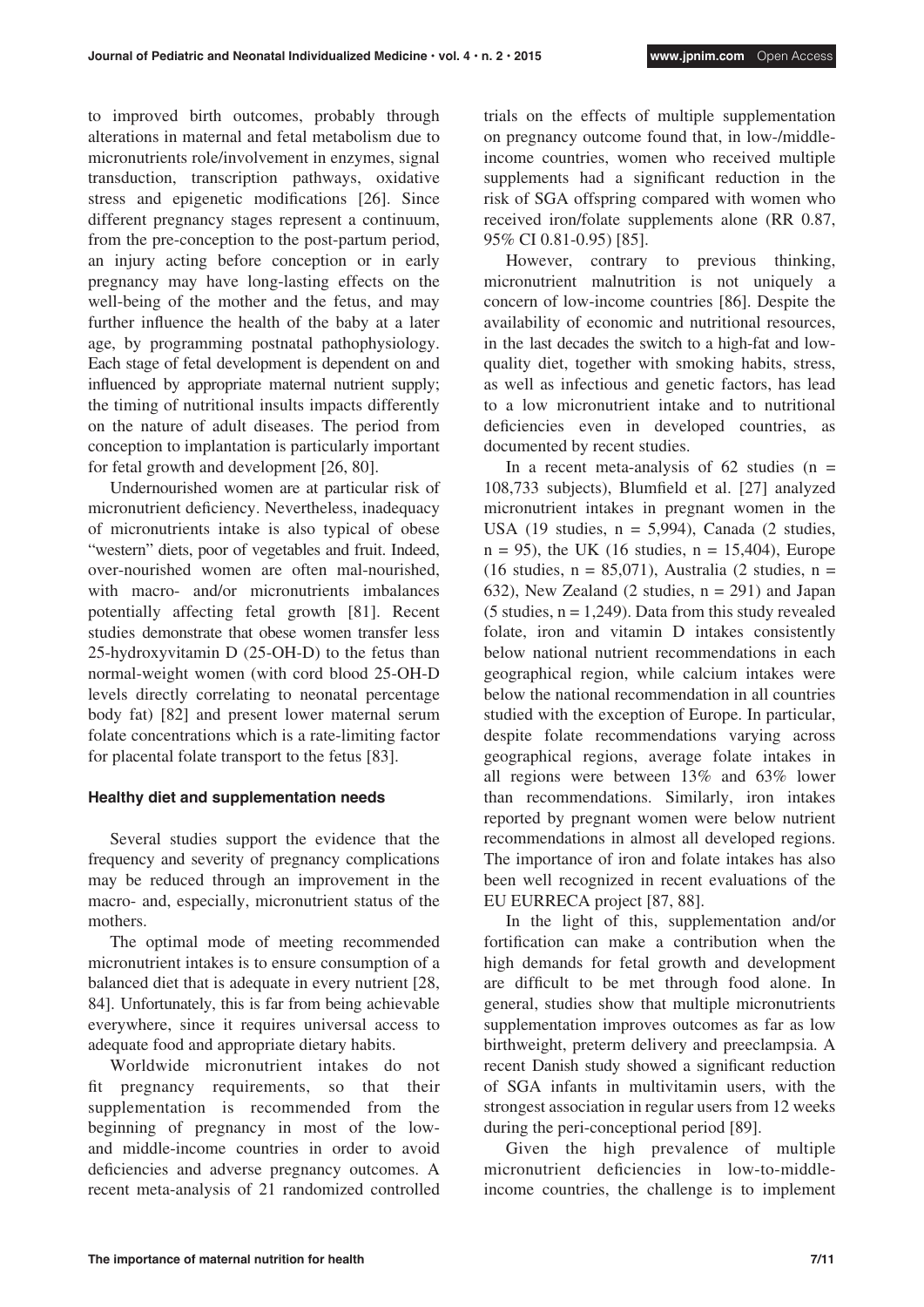intervention strategies that combine appropriate maternal and child health interventions (education, dietary modification, food provision, agricultural interventions) with micronutrient interventions [84].

As regards to developed countries, currently there is insufficient evidence to support routine supplementation at the population level, except for peri-conceptional folate supplementation. In the USA, the IOM and the Center for Disease Control and Prevention (CDC) recommend multivitamin supplements for pregnant women who do not consume an adequate diet [90]. Nutritional counseling for women of reproductive age should be a public health priority. Many women are still unaware of how much their nutritional status impacts their pregnancy and infant outcomes, and improving women's nutrition and weight-related behaviors should therefore begin during their earlier reproductive years. Dietary recommendations for women of childbearing age should promote greater consumption of green leafy vegetables, whole-grain breads/cereals, oily fish, eggs, and fortified food products. Furthermore each woman, who does not avoid a pregnancy, should be advised to use folic acid supplements during the peri-conceptional period.

In addition, in order to avoid nutritional deficiencies and to encourage women to establish healthful dietary practices prior to conception, an individualized approach should be considered for each woman, taking into account the phenotypic, genotypic and metabolic differences among individuals of the same population.

In general, there is growing interest in multiple micronutrient supplementation in "at-risk" populations in whom multiple deficiencies often coexist. The recognition of these particular subgroups of population (e.g. low socioeconomic status, obesity, previous bariatric surgery, underweight, heavy smokers, substance abusers, adolescence, short inter-pregnancy interval, vegetarian or vegan diet, multiple gestation, celiac disease and specific pregnancy risks) is of paramount importance, in order to early detect inadequate intakes, promote healthful dietary practices prior to conception and eventually individualize supplementation based on specific needs.

# **Conclusions**

Evidence derived from studies investigating both macro- and micronutrients intake, clearly suggests that maternal nutrition is able to influence individual

health even before birth. A healthy maternal dietary pattern, during the peri-conceptional period and throughout pregnancy, reduces the risk of maternal and infant complications, as well as longlife consequences. Dietary patterns with better micronutrient intakes (green leafy vegetables, fruits, whole-grain breads/cereals, oily fish etc.) positively influence the formation of a normal placenta at the beginning of pregnancy, fundamental later on in the developing fetus, thus decreasing the risk preeclampsia, premature delivery and abnormal fetal growth. While undernutrition is mainly an issue of developing countries, malnutrition, due to poor quality diet, is becoming a global problem.

Spreading the awareness of the importance of maternal nutrition before and during pregnancy and stimulating a cultural change in favor of a balanced healthy diet and high-quality foods consumption, is necessary for improving future global health.

## **Declaration of interest**

The Authors declare that there is no conflict of interest.

#### **References**

- 1. Cetin I, Mandò C, Calabrese S. Maternal predictors of intrauterine growth restriction. Curr Opin Clin Nutr Metab Care. 2013;16(3):310-9.
- 2. Hu FB. Dietary pattern analysis: a new direction in nutritional epidemiology. Curr Opin Lipidol. 2002;13:3-9.
- 3. Jacques PF, Tucker KL. Are dietary patterns useful for understanding the role of diet in chronic disease? Am J Clin Nutr.  $2001.73.1 - 2$
- 4. Newby PK, Tucker KL. Empirically derived eating patterns using factor or cluster analysis: a review. Nutr Rev. 2004;62:177-203.
- 5. Weikert C, Hoffmann K, Dierkes J, Zyriax BC, Klipstein-Grobusch K, Schulze MB, Jung R, Windler E, Boeing H. A homocysteine metabolism-related dietary pattern and the risk of coronary heart disease in two independent German study populations. J Nutr. 2005;135:1981-8.
- 6. Northstone K, Emmett PM. A comparison of methods to assess changes in dietary patterns from pregnancy to 4 years postpartum obtained using principal components analysis. Br J Nutr. 2008;99:1099-106.
- 7. Cuco G, Fernández-Ballart J, Sala J, Viladrich C, Iranzo R, Vila J, Arija V. Dietary patterns and associated lifestyles in preconception, pregnancy and postpartum. Eur J Clin Nutr. 2006;60:364-71.
- 8. Torjusen H, Lieblein G, Naes T, Haugen M, Meltzer HM, Brantsæter AL. Food patterns and dietary quality associated with organic food consumption during pregnancy; data from a large cohort of pregnant women in Norway. BMC Public Health. 2012;12:612.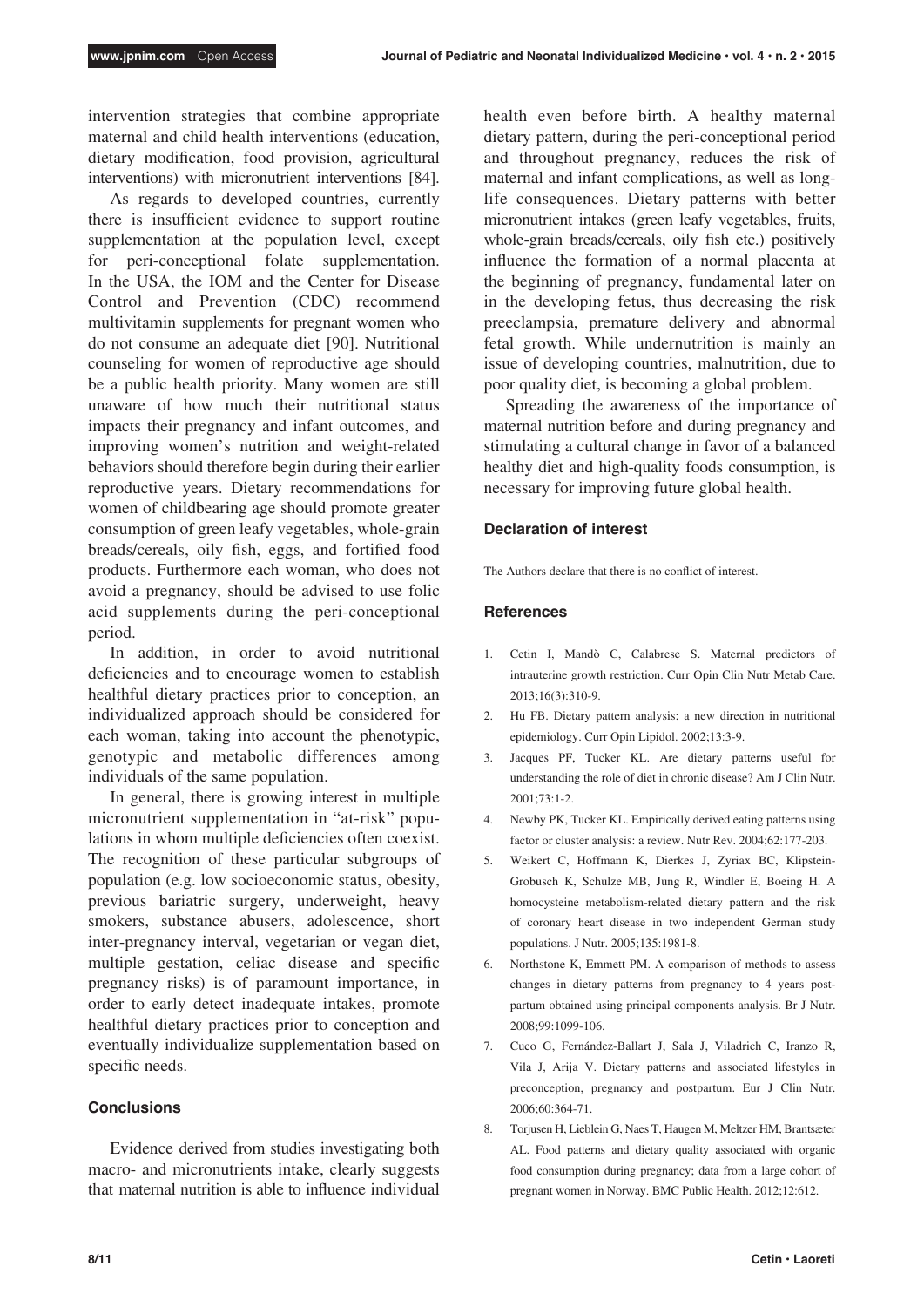- 9. Okubo H, Miyake Y, Sasaki S, Tanaka K, Murakami K, Hirota Y; Osaka Maternal and Child Health Study Group. Nutritional adequacy of three dietary patterns defined by cluster analysis in 997 pregnant Japanese women: the Osaka Maternal and Child Health Study. Public Health Nutr. 2011;14:611-21.
- 10. Meltzer HM, Brantsaeter AL, Nilsen RM, Magnus P, Alexander J, Haugen M. Effect of dietary factors in pregnancy on risk of pregnancy complications: results from the Norwegian Mother and Child Cohort Study. Am J Clin Nutr. 2011;94(6 Suppl):1970-4S.
- 11. Magnus P, Irgens LM, Haug K, Nystad W, Skjaerven R, Stoltenberg C. Cohort profile: the Norwegian Mother and Child Cohort Study (MoBa). Int J Epidemiol. 2006;35:1146-50.
- 12. Brantsaeter AL, Haugen M, Samuelsen SO, Torjusen H, Trogstad L, Alexander J, Magnus P, Meltzer HM. A dietary pattern characterized by high intake of vegetables, fruits, and vegetable oils is associated with reduced risk of preeclampsia in nulliparous pregnant Norwegian women. J Nutr. 2009;139:1162-8.
- 13. Torjusen H, Brantsæter AL, Haugen M, Alexander J, Bakketeig LS, Lieblein G, Stigum H, Næs T, Swartz J, Holmboe-Ottesen G, Roos G, Meltzer HM. Reduced risk of pre-eclampsia with organic vegetable consumption: results from the prospective Norwegian Mother and Child Cohort Study. BMJ Open. 2014;4(9):e006143.
- 14. Hillesund ER, Øverby NC, Engel SM, Klungsøyr K, Harmon QE, Haugen M, Bere E. Associations of adherence to the New Nordic Diet with risk of preeclampsia and preterm delivery in the Norwegian Mother and Child Cohort Study (MoBa). Eur J Epidemiol. 2014;29(10):753-65.
- 15. Englund-Ögge L, Brantsæter AL, Sengpiel V, Haugen M, Birgisdottir BE, Myhre R, Meltzer HM, Jacobsson B. Maternal dietary patterns and preterm delivery: results from large prospective cohort study. BMJ. 2014;348:g1446.
- 16. Rasmussen MA, Maslova E, Halldorsson TI, Olsen SF. Characterization of dietary patterns in the Danish national birth cohort in relation to preterm birth. PLoS One. 2014;9(4):e93644.
- 17. Cetin I, Koletzko B. Long-chain omega-3 fatty acid supply in pregnancy and lactation. Curr Opin Clin Nutr Metab Care. 2008;11(3):297-302.
- 18. Koletzko B, Cetin I, Brenna JT for Perinatal Lipid Intake Working Group. Dietary fat intakes for pregnant and lactating women. Br J Nutr. 2007;98(5):873-7.
- 19. Wolff CB, Wolff HK. Maternal eating patterns and birth weight of Mexican American infants. Nutr Health. 1995;10:121-34.
- 20. Okubo H, Miyake Y, Sasaki S, Tanaka K, Murakami K, Hirota Y; Osaka Maternal and Child Health Study Group, Kanzaki H, Kitada M, Horikoshi Y, Ishiko O, Nakai Y, Nishio J, Yamamasu S, Yasuda J, Kawai S, Yanagihara K, Wakuda K, Kawashima T, Narimoto K, Iwasa Y, Orino K, Tsunetoh I, Yoshida J, Iito J, Kaneko T, Kamiya T, Kuribayashi H, Taniguchi T, Takemura H, Morimoto Y, Matsunaga I, Oda H, Ohya Y. Maternal dietary patterns in pregnancy and fetal growth in Japan: the Osaka Maternal and Child Health Study. Br J Nutr. 2012;107:1526-33.
- 21. Thompson JM, Wall C, Becroft DM, Robinson E, Wild CJ, Mitchell EA. Maternal dietary patterns in pregnancy and the

association with small-for-gestational-age infants. Br J Nutr. 2010;103(11):1665-73.

- 22. Vujkovic M, Steegers EA, Looman CW, Ocké MC, van der Spek PJ, Steegers-Theunissen RP. The maternal Mediterranean dietary pattern is associated with a reduced risk of spina bifida in the offspring. BJOG. 2009;116:408-15.
- 23. Cole ZA, Gale CR, Javaid MK, Robinson SM, Law C, Boucher BJ, Crozier SR, Godfrey KM, Dennison EM, Cooper C. Maternal dietary patterns during pregnancy and childhood bone mass: a longitudinal study. J Bone Miner Res. 2009;24(4):663-8.
- 24. Chatzi L, Apostolaki G, Bibakis I, Skypala I, Bibaki-Liakou V. Protective effect of fruits, vegetables and the Mediterranean diet on asthma and allergies among children in Crete. Thorax. 2007;62:677-83.
- 25. Musselman JR, Jurek AM, Johnson KJ, Linabery AM, Robison LL, Shu XO, Ross JA. Maternal dietary patterns during early pregnancy and the odds of childhood germ cell tumors: A Children's Oncology Group study. Am J Epidemiol. 2011;173:282-91.
- 26. Cetin I, Berti C, Calabrese S. Role of micronutrients in the periconceptional period. Hum Reprod Update. 2010;16(1):80-95.
- 27. Blumfield ML, Hure AJ, Macdonald-Wicks L, Smith R, Collins CE. A systematic review and meta-analysis of micronutrient intakes during pregnancy in developed countries. Nutr Rev. 2013;71:118-132.s.
- 28. Parisi F, Laoreti A, Cetin I. Multiple micronutrient needs in pregnancy in industrialized countries. Ann Nutr Metab. 2014;65:13-21.
- 29. Tilman, D and Clark M. Global diets link environmental sustainability and human health. Nature. 2014;515(7528):518-22.
- 30. Dean SV, Lassi ZS, Imam AM, Bhutta ZA. Preconception care: nutritional risks and interventions. Reprod Health. 2014;11(Suppl 3):S3.
- 31. Institute of Medicine (US) and National Research Council (US) Committee to Reexamine IOM Pregnancy Weight Guidelines; Rasmussen KM, Yaktine AL (Eds.). Weight Gain During Pregnancy: Reexamining the Guidelines. Washington (DC): National Academies Press (US), 2009.
- 32. Tanentsapf I, Heitmann BL, Adegboye AR. Systematic review of clinical trials on dietary interventions to prevent excessive weight gain during pregnancy among normal weight, overweight and obese women. BMC Pregnancy Childbirth. 2011;11:81.
- 33. A WHO Collaborative Study. Maternal anthropometry and pregnancy outcomes. Bull World Health Organ. 1995;73(Suppl):1-98.
- 34. Siega-Riz AM, Viswanathan M, Moos MK, Deierlein A, Mumford S, Knaack J, Thieda P, Lux LJ, Lohr KN. A systematic review of outcomes of maternal weight gain according to Institute of medicine recommendations: birthweight, fetal growth, and postpartum weight retention. Am J Obstet Gynecol. 2009;201:339.e1.
- 35. Viswanathan M, Siega-Riz AM, Moos MK, Deierlein A, Mumford S, Knaack J, Thieda P, Lux LJ, Lohr KN. Outcomes of maternal weight gain. Evid Rep Technol Assess. 2008;(168):1-223.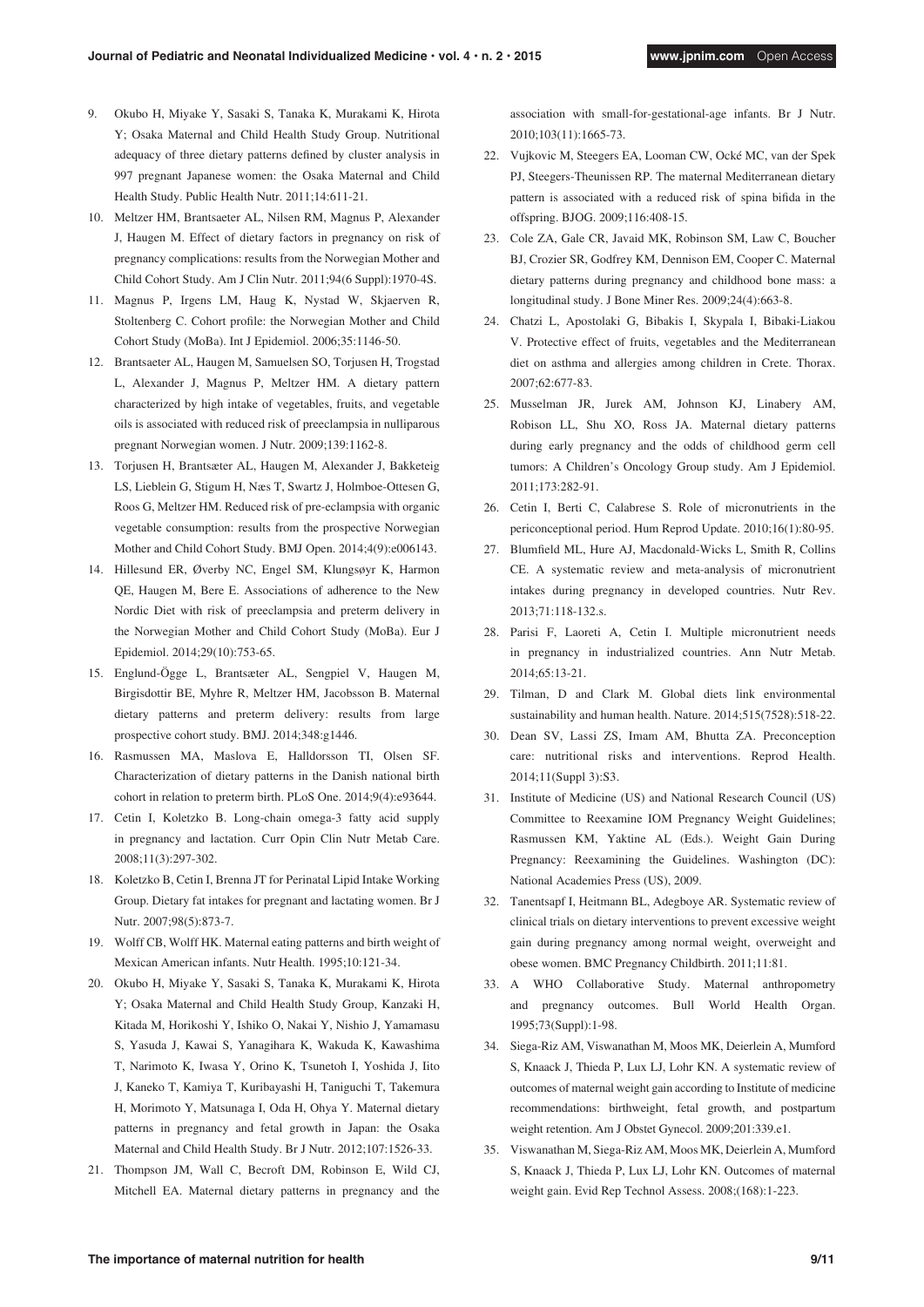- 36. O'Tierney-Ginn P, Presley L, Minium J, Hauguel deMouzon S, Catalano PM. Sex-specific effects of maternal anthropometrics on body composition at birth. Am J Obstet Gynecol. 2014;211(3):292.e1-9.
- 37. Catalano PM. Obesity and pregnancy: the propagation of a viscous cycle? J Clin Endocrinol Metab. 2003;88:3505-6.
- 38. Sanin Aguirre LH, Reza-Lopez S, Levario-Carrillo M. Relation between maternal body composition and birth weight. Biol Neonate. 2004;86:55-62.
- 39. Berti C, Cetin I, Agostoni C, Desoye G, Devlieger R, Emmett PM, Ensenauer R, Hauner H, Herrera E, Hoesli I, Krauss-Etschmann S, Olsen SF, Schaefer-Graf U, Schiessl B, Symonds ME, Koletzko B. Pregnancy and infants' outcome: nutritional and metabolic implications. Crit Rev Food Sci Nutr. 2014 Mar 14. [Epub ahead of print].
- 40. Roseboom T, de Rooij S, Painter R. The Dutch famine and its long-term consequences for adult health. Early Hum Dev. 2006;82(8):485-91.
- 41. Roseboom TJ, Painter RC, de Rooij SR, van Abeelen AF, Veenendaal MV, Osmond C, Barker DJ. Effects of famine on placental size and efficiency. Placenta. 2011;32(5):395-9.
- 42. Vaughan OR, Sferruzzi-Perri AN, Coan PM, Fowden AL. Environmental regulation of placental phenotype: implications for fetal growth. Reprod Fertil Dev. 2012;24:80-96.
- 43. Adam CL, Williams PA, Milne JS, Aitken RP, Wallace JM. Orexigenic Gene Expression in Late Gestation Ovine Fetal Hypothalamus is Sensitive to Maternal Undernutrition and Realimentation. J Neuroendocrinol. 2015 Jul 27. [Epub ahead of print].
- 44. Belkacemi L, Jelks A, Chen CH, Ross MG, Desai M. Altered placental development in undernourished rats: role of maternal glucocorticoids. Reprod Biol Endocrinol. 2011;9:105.
- 45. Igwebuike UM. Impact of maternal nutrition on ovine foetoplacental development: A review of the role of insulin-like growth factors. Anim Reprod Sci. 2010;121(3-4):189-96.
- 46. Imdad A, Bhutta ZA. Maternal nutrition and birth outcomes: effect of balanced protein-energy supplementation. Paediatr Perinat Epidemiol. 2012;26(Suppl 1):178-90.
- 47. Ronnenberg AG, Wang X, Xing H, Chen C, Chen D, Guang W, Guang A, Wang L, Ryan L, Xu X. Low preconception body mass index is associated with birth outcome in a prospective cohort of Chinese women. J Nutr. 2003;133(11):3449.
- 48. Salihu HM, Mbah AK, Alio AP, Clayton HB, Lynch O. Low pre-pregnancy body mass index and risk of medically indicated versus spontaneous preterm singleton birth. Eur J Obstet Gynecol Reprod Biol. 2009;144(2):119-23.
- 49. Wallace JM, Luther JS, Milne JS, Aitken RP, Redmer DA, Reynolds LP, Hay WW Jr. Nutritional modulation of adolescent pregnancy outcome, a review. Placenta. 2006;27(Suppl A): S61-8.
- 50. World Health Organization. Obesity and Overweight. Available at: http://www.who.int/mediacentre/factsheets/fs311/en/, last access: August 2015.
- 51. McKnight JR, Satterfield MC, Li X, Gao H, Wang J, Li D, Wu G. Obesity in pregnancy: problems and potential solutions. Front Biosci (Elite Ed). 2011;3:442-52.
- 52. Ogden CL, Carroll MD, Curtin LR, McDowell MA, Tabak CJ, Flegal KM. Prevalence of overweight and obesity in the United States, 1999–2004. JAMA. 2006;295(13):1549-55.
- 53. Vahratian A. Prevalence of overweight and obesity among women of childbearing age: results from the 2002 National Survey of Family Growth. Matern Child Health J. 2009;13(2):268-73.
- 54. O'Brien TE, Ray JG, Chan WS. Maternal body mass index and the risk of preeclampsia: a systematic overview. Epidemiology. 2003;14(3):368-74.
- 55. Samuels-Kalow ME, Funai EF, Buhimschi C, Norwitz E, Perrin M, Calderon- Margalit R, Deutsch L, Paltiel O, Friedlander Y, Manor O. Prepregnancy body mass index, hypertensive disorders of pregnancy, and long-term maternal mortality. Am J Obstet Gynecol. 2007;197(5):490.
- 56. Chu SY, Callaghan WM, Kim SY, Schmid CH, Lau J, England LJ, Dietz PM. Maternal obesity and risk of gestational diabetes mellitus. Diabetes Care. 2007;30(8):2070-6.
- 57. Poobalan AS, Aucott LS, Gurung T, Smith WC, Bhattacharya S. Obesity as an independent risk factor for elective and emergency caesarean delivery in nulliparous women – systematic review and meta-analysis of cohort studies. Obes Rev. 2009;10(1):28-35.
- 58. Li R, Jewell S, Grummer-Strawn L. Maternal obesity and breastfeeding practices. Am J Clin Nutr. 2003;77(4):931.
- 59. Nohr EA, Bech BH, Davies MJ, Frydenberg M, Henriksen TB, Olsen J. Prepregnancy obesity and fetal death: a study within the Danish National Birth Cohort. Obstetr Gynecol Survey. 2005;61(1):7.
- 60. Kristensen J, Vestergaard M, Wisborg K, Kesmodel U, Secher NJ. Pre-pregnancy weight and the risk of stillbirth and neonatal death. BJOG. 2005;112(4):403-8.
- 61. Black MH, Sacks DA, Xiang AH, Lawrence JM. The relative contribution of prepregnancy overweight and obesity, gestational weight gain, and IADPSG-defined gestational diabetes mellitus to fetal overgrowth. Diabetes Care. 2013;36(1):56-62.
- 62. McDonald SD, Han Z, Mulla S, Beyene J. Overweight and obesity in mothers and risk of preterm birth and low birth weight infants: systematic review and meta-analyses. BMJ. 2010;341:c3428.
- 63. Stothard KJ, Tennant PW, Bell R, Rankin J. Maternal overweight and obesity and the risk of congenital anomalies: a systematic review and meta-analysis. JAMA. 2009;301(6):636-50.
- 64. Calabrese S, Mandò C, Mazzocco MI, Anelli GM, Novielli C, Cetin I. Placental Biometry in Male and Female Fetuses of Obese and Normal Weight Women. Reprod Sciences. 2014;21(3 Suppl):151A.
- 65. Barker, D. J., P. D. Gluckman, K. M. Godfrey, J. E. Harding, J. A. Owens and J. S. Robinson. Fetal nutrition and cardiovascular disease in adult life. Lancet. 1993;341(8850):938-41.
- 66. Zhu MJ, Du M, Nathanielsz PW, Ford SP. Maternal obesity up-regulates inflammatory signaling pathways and enhances cytokine expression in the mid-gestation sheep placenta. Placenta. 2010;31(5):387-91.